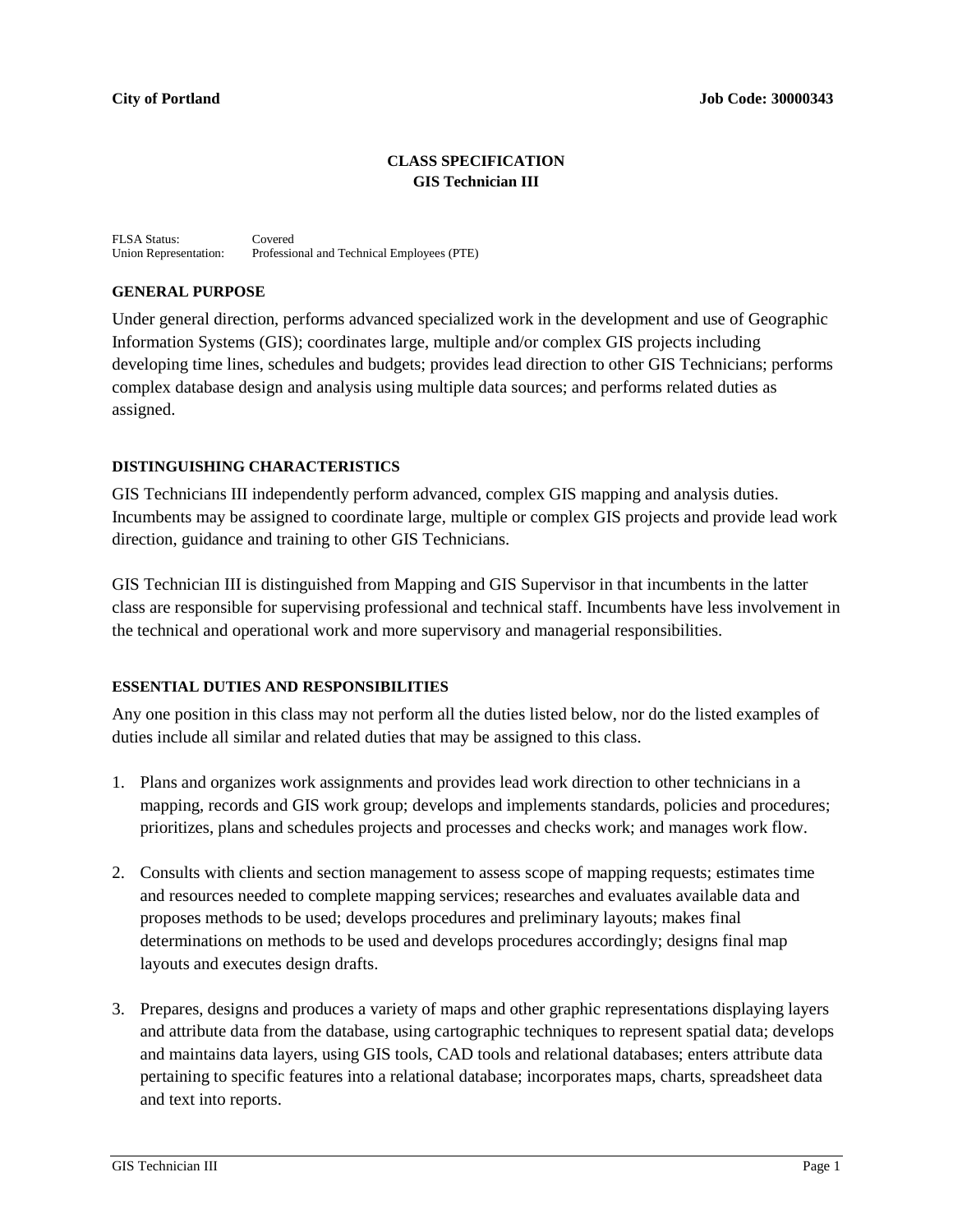- 4. Serves as liaison with GIS stakeholders in other work units, bureaus and organizations in the development and maintenance of GIS data and to share information and coordinate projects.
- 5. Researches GIS and CAD techniques, identifies sound methodologies and implements results of research.
- 6. Provides technical support on GIS software; serves as technical resource for other staff on difficult GIS database and application issues; coordinates and leads data conversion and process improvement initiatives.
- 7. Provides training and ongoing education to bureau and work group staff in GIS application usage, CAD/GIS mapping, work order and as-built interpretation, records processes and process improvements or changes.
- 8. Communicates project information and requirements to consultants and reports critical issues to management as deemed necessary.
- 9. Performs complex spatial analysis and database queries; designs, creates, implements and maintains databases.
- 10. Represents the bureau on special projects and/or committees.
- 11. Translates CAD drawings into GIS format; creates GIS maps and drawings and posts map updates.
- 12. Translates GIS data files to and from various formats, including CAD formats, as needed.
- 13. Geocodes or otherwise links non-spatial data with existing spatial data, where reliable and reasonable linkages exist.

## **MINIMUM QUALIFICATIONS**

#### **Knowledge of:**

- 1. Advanced geographic information system concepts, principles, practices and techniques, including computer mapping and attribute data conversion, transfer, manipulation and analysis.
- 2. Methods and techniques used in providing lead work direction to other technical staff, including work planning, organization, monitoring and goal development.
- 3. Procedures and practices of project management and evaluation.
- 4. GIS software, tools and applications.
- 5. Relational database concepts, methods and practices.
- 6. CAD software and hardware drafting media.
- 7. Terminology, methods and techniques used in engineering maps and records.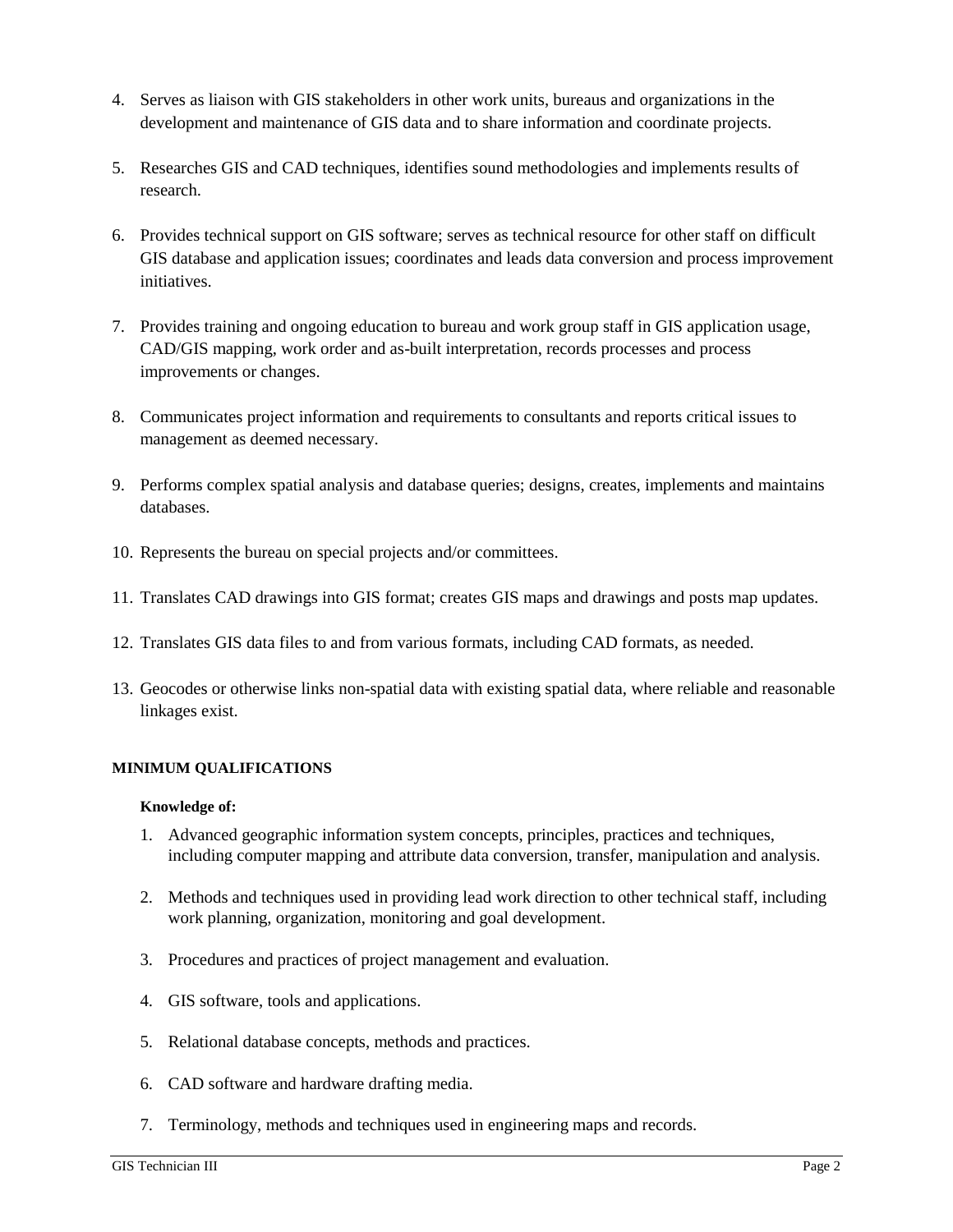- 8. Data gathering and research skills.
- 9. Use of word processing, spreadsheet and database software.
- 10. Operating system fundamentals and procedures for the use of computer systems and related equipment.
- 11. Algebra, geometry and trigonometry as applied to engineering and mapping formulas.
- 12. City operating policies and departmental work procedures and quality standards.

# **Ability to:**

- 1. Utilize a variety of GIS software, computer-aided drafting, graphics and other applications to carry out complex work responsibilities.
- 2. Review, organize and guide the work of work group; motivate assigned staff and provide for their training and development.
- 3. Perform difficult technical research and analyze complex GIS related problems, evaluate alternatives and recommend or adopt effective courses of action.
- 4. Assess GIS user needs and project and production schedules.
- 5. Independently perform advanced GIS assignments with initiative and creativity.
- 6. Clearly present technical information in oral, written, graphic or other forms.
- 7. Establish and maintain effective working relationships with bureau staff and management, the public and others encountered in the course of work.

# **Training and Experience:**

A typical way of obtaining the knowledge, skills and abilities outlined above is graduation from high school or G.E.D. equivalent, technical school or vocational school, supplemented by course work in architectural, civil and mechanical engineering drafting and geographical information systems; and four years of progressively responsible experience in the use and operations of GIS systems and applications; or an equivalent combination of training and experience. Experience in a public agency is preferred.

# **Licenses; Certificates; Special Requirements:**

A valid state driver's license may be required for certain assignments.

# **PHYSICAL AND MENTAL DEMANDS**

Persons with disabilities may be able to perform the essential duties of this class with reasonable accommodation. Reasonable accommodation will be evaluated on an individual basis and depends, in part, on the specific requirements for the job, the limitations related to disability and the ability of the